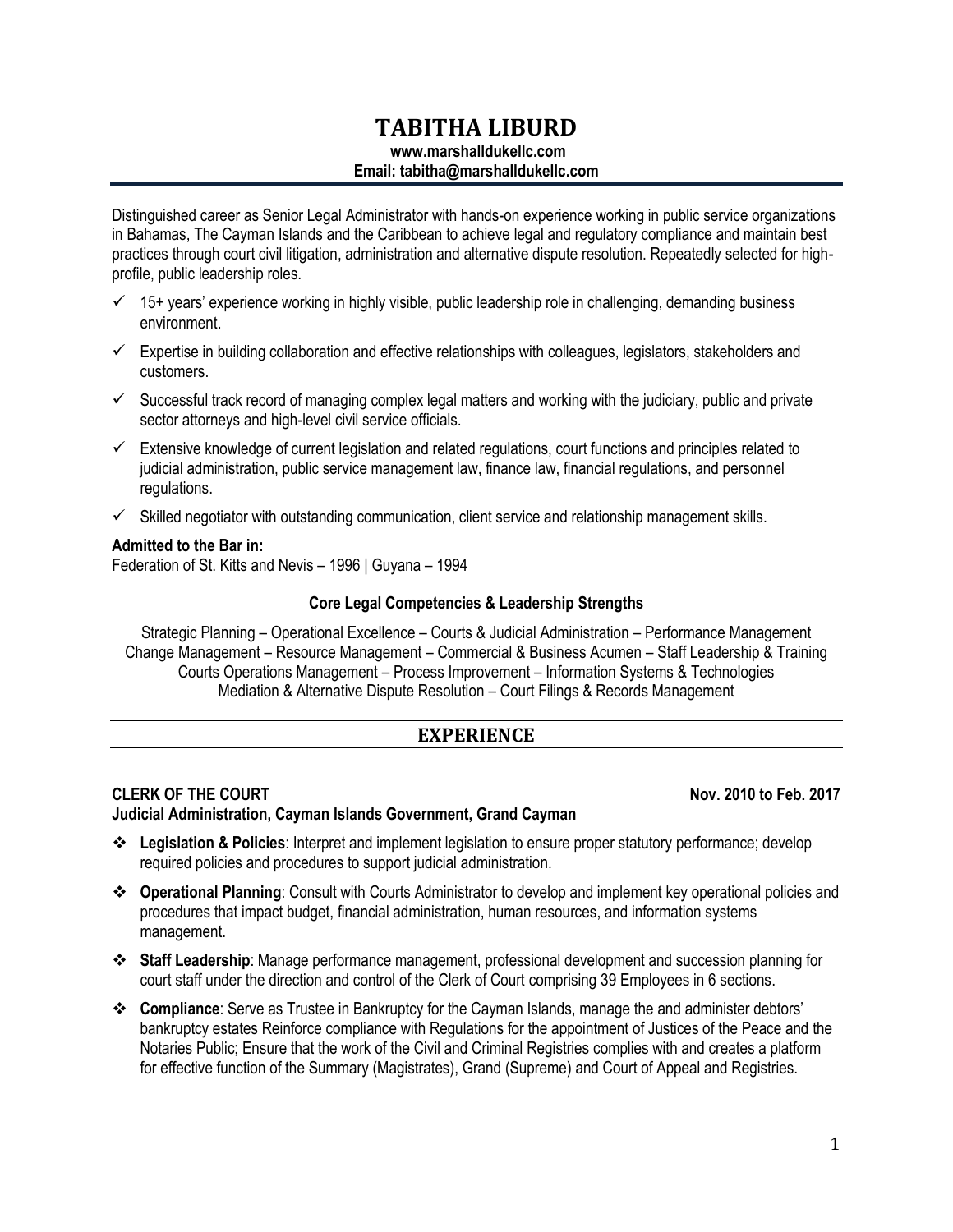- ❖ **Legal Advice**: Advise and direct Chief Justice, Courts Administrator and other senior staff on interpretation and implementation of key applicable laws and court policies and related matters.
	- Provide legal advice and policy direction on all court-related matters to Department of Judicial Administration—*Succession Law, Bankruptcy Law, Grand Court Bankruptcy Rules, Notary Publics Law, Summary Jurisdiction Law, Grand Court Law, Grand Court Amendment Rules, Grand Court Rule Order 62 Elections Law and Practice Directions.*
- ❖ **Information Manager**: Institute policies and procedures and interpret laws related to Freedom of Information (FOI) law and ensure information is readily accessible to the public in accordance with the Law and without excessive restrictions.

## **MASTER OF THE SUPREME COURT | DEPUTY REGISTRAR | PROBATE DIVISION MANAGER - The Supreme Court of the Bahamas. April 2001 to Oct. 2010**

- ❖ **Civil Legislation**: Adjudicated interlocutory civil applications in the Supreme Court including assessment of damages; dismissal of actions; summary judgment; pleadings; taxation and review of costs; entry of default judgments; applications for substituted service and extensions of time.
	- Reviewed and determined legal matters and issued Subpoenas, Writs of *fifa* and Orders for Examination and Garnishee Orders after review and determination of legal issues.
- ❖ **Mediation**: Mediated cases filed in all divisions of the Supreme Court, provided advice on using mediation as an alternative to litigation, and guided individuals throughout the mediation process.
- ❖ **Compliance**: Reviewed and certified probate applications processed by registry staff and verified compliance with applicable laws and regulation.
- ❖ **Probate Applications**: Prepared opinions on legal issues that were considered by the Justices of the Supreme Court for probate applications and advised on suitability of granting probate in each case.
	- Liaised with local and foreign attorneys regarding jurisdiction issues and application of probate rulesincorporated their input as needed in the final analysis and consideration.
- ❖ **Staff Training**: Kept staff abreast of current probate law and regulations through ongoing training sessions; conducted workshops on estate planning for staff, officers of corporations and various government agencies.
	- Chaired interactive sessions with Supreme Court staff on will preparation.

#### **SPECIALIST ADVISOR - OFFICE OF THE ATTORNEY GENERAL Law Reform and Revision Commission, Government of the Bahamas**

## **While employed as Deputy Registrar, advised the Commission on probate practice and laws changes and the impact of those changes in the Commonwealth of The Bahamas outlined proposals for reform.**

Identified as team leader subject matter expert on key project for a Supreme Court of the Bahamas - evaluated current probate law practices and procedures in United Kingdom. Teamed with senior staff of the London probate registry to gain input, summarize findings, and recommend strategic changes to Chief Justice. Key project details:

- ❖ **Probate Amendments & Improvements**: Reviewed probate developments and analyzed law reform at Common Law in the Caribbean region and the UK.
- ❖ **Legislation**: Introduced probate legislation amendments in The Bahamas to ensure modernization and process efficiency.
	- Provided technical expertise in draft and preparation of the *Probate Act* 2009 and *Probate Rules of the Bahamas*
	- Met periodically with the Office of the Attorney General for project updates and to address law revision process issues.